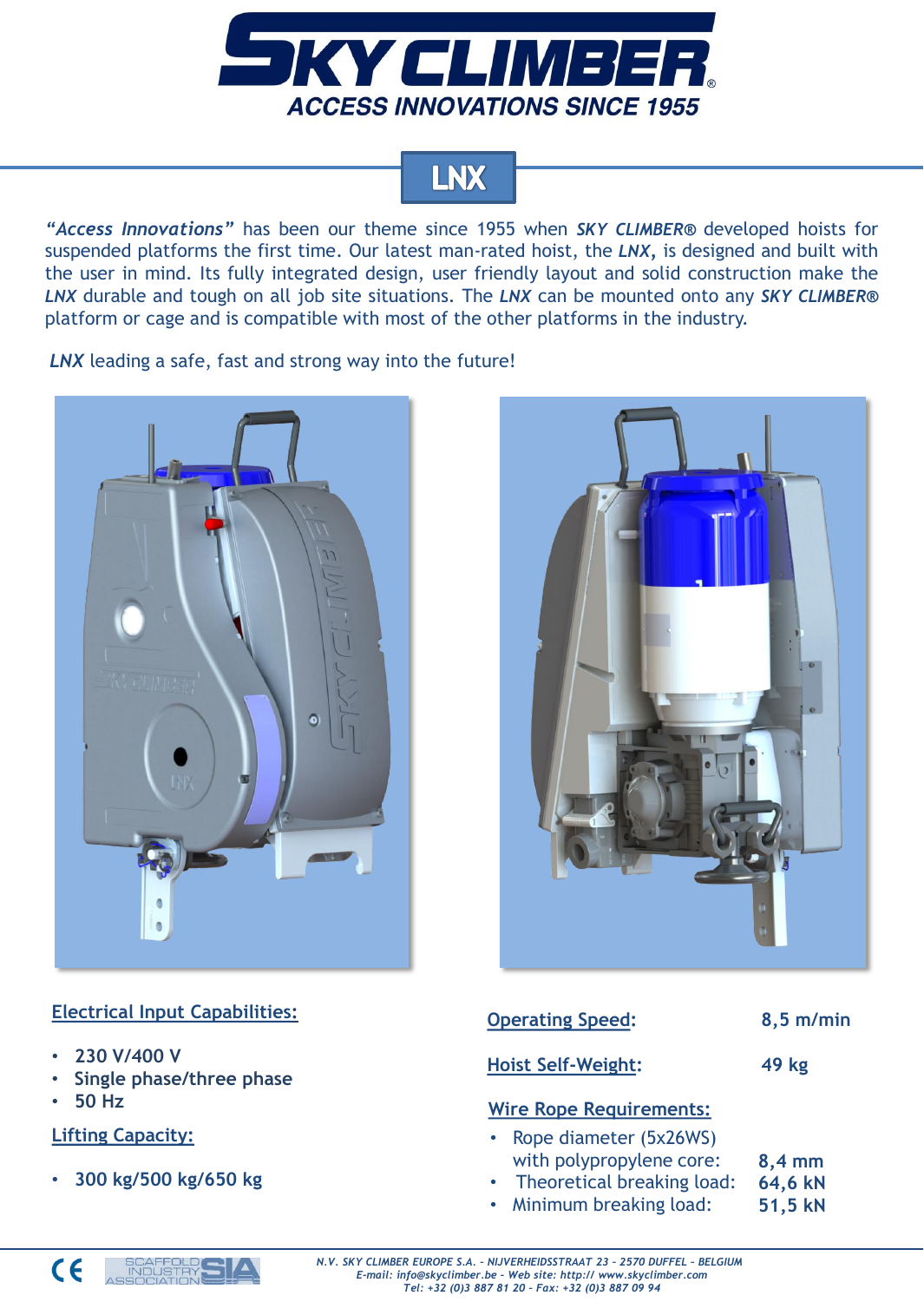# **MOST IMPORTANT** *LNX* **FEATURES:**





**No power descent lever**



**Upper carrying handle : Easy to Carry** 

- Protection during transport
- Protection of the ultimate top limit



**Manual activation lever of the fall arrest device**



**Integrated hour counter for on time service intervals**



**Inspection window for optional over-speed safety device**



**Carrying handle and hand wheel :** • Easy access & carry

- Easy transport
- 
- **Easy storage**



**Retractable stirrup strap Closed position:** Stack easily for transport



**Retractable stirrup strap - Open position:** • Easy access

• Easy mounting onto suspension stirrup

- **Worm Gearbox:**
	- High reliability
	- High lifespan
- **Built to Last:**
	- Light metal skins
	- Durable rugged design
	- Easy to clean
- **Easy to Repair & Maintain:**
	- Plug & play design
	- Less parts to manage
- **Traction Technology:**
	- Long lifetime of rope
	- Rollers and guide ring easy
		- to inspect and replace

# **General LNX Features: Fully Integrated Hoist Safety Features:**

- **Fall Arrest Device:**
	- Slack rope/No load detection
	- Mechanical anti-tilting device (12°)
	- Automatic reset of the safety devices
	- Over-speed device (optional)
- **Electrical Safety Features:**
	- Ultimate top limit switch(UTL)
	- No power emergency controlled descent with manual brake release
	- User friendly electro-mechanical overload settings
	- Fall arrest device with electrical interlock (optional)
	- Top limit switch (TL)(optional)
	- Electronic overload detection (optional)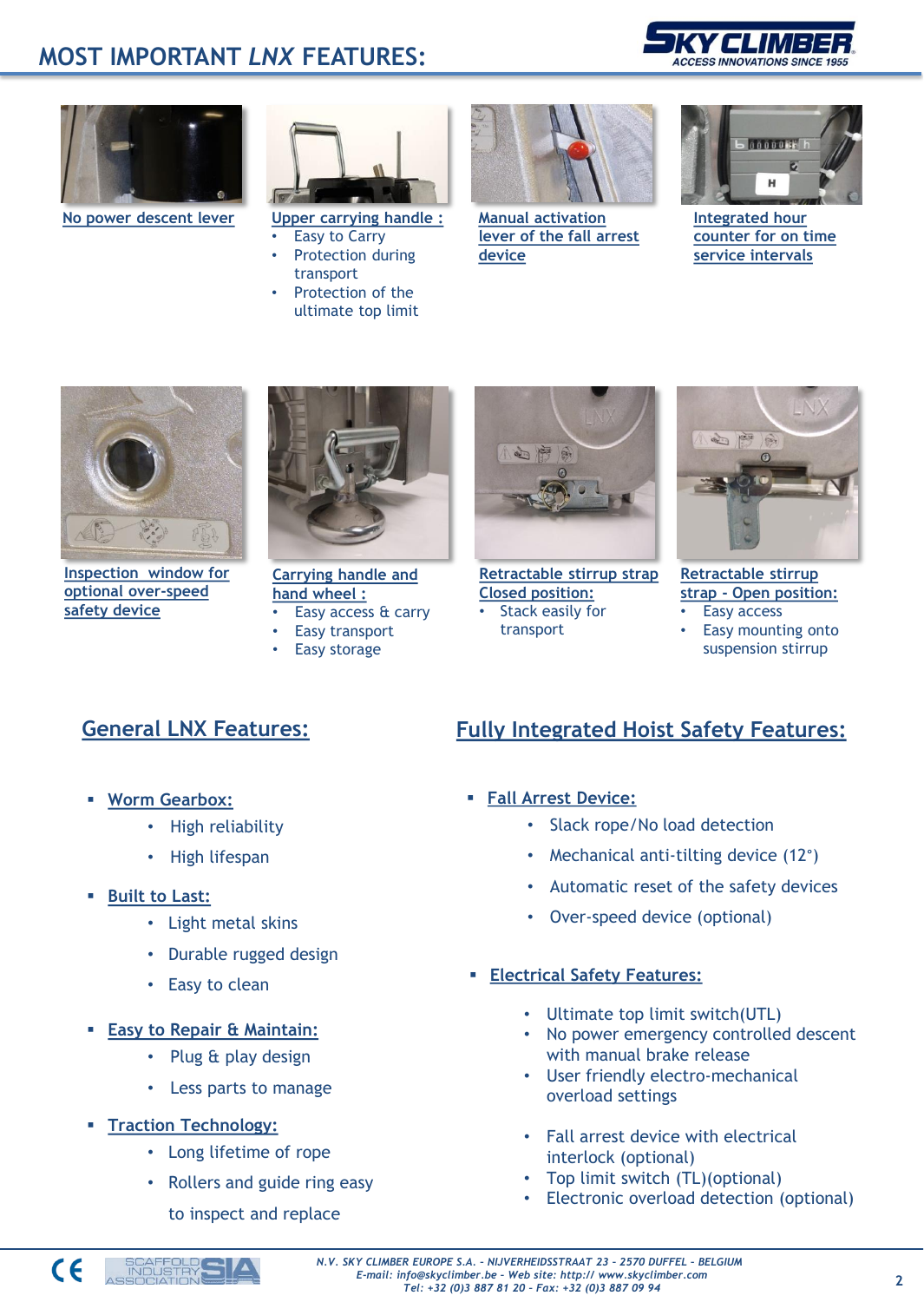# **TECHNICAL SPECIFICATIONS:**

| ƏKYCLIMBER                           |  |
|--------------------------------------|--|
|                                      |  |
| <b>ACCESS INNOVATIONS SINCE 1955</b> |  |
|                                      |  |

# **Hoist Dimensions & Load Capacity:**

#### *LNX 300*

| Height:                            | $63 \text{ cm}$ |
|------------------------------------|-----------------|
| Width:                             | $27 \text{ cm}$ |
| Length:                            | $36 \text{ cm}$ |
| <b>Rated Load Capacity: 300 kg</b> |                 |

#### *LNX 500*

| Height:                            | $63 \text{ cm}$ |
|------------------------------------|-----------------|
| Width:                             | $27 \text{ cm}$ |
| Length:                            | $36 \text{ cm}$ |
| <b>Rated Load Capacity: 500 kg</b> |                 |

#### *LNX 650*

| Height:                            | $63 \text{ cm}$ |
|------------------------------------|-----------------|
| Width:                             | $27 \text{ cm}$ |
| Length:                            | 36 cm           |
| <b>Rated Load Capacity: 650 kg</b> |                 |

# **Power / Electrical Requirements\*:**

| <b>MOTOR OPTIONS</b>       | <b>POWER</b> | <b>CURRENT</b> |
|----------------------------|--------------|----------------|
| <b>LNX 300</b>             |              |                |
| 220-240V/50Hz/Single Phase | $0,55$ kW    | 3,7A           |
| 380-415V/50Hz/Three Phase  | $0,55$ kW    | 1,4A           |
| <b>LNX 500</b>             |              |                |
| 220-240V/50Hz/Single Phase | 0,88 kW      | 7,0 A          |
| 380-415V/50Hz/Three Phase  | 0,88 kW      | 3,2A           |
| <b>LNX 650</b>             |              |                |
| 220-240V/50Hz/Single Phase | 1,18 kW      | 9,4A           |
| 380-415V/50Hz/Three Phase  | 1,18 kW      | 4,3A           |

#### **\*Other motor options upon request**